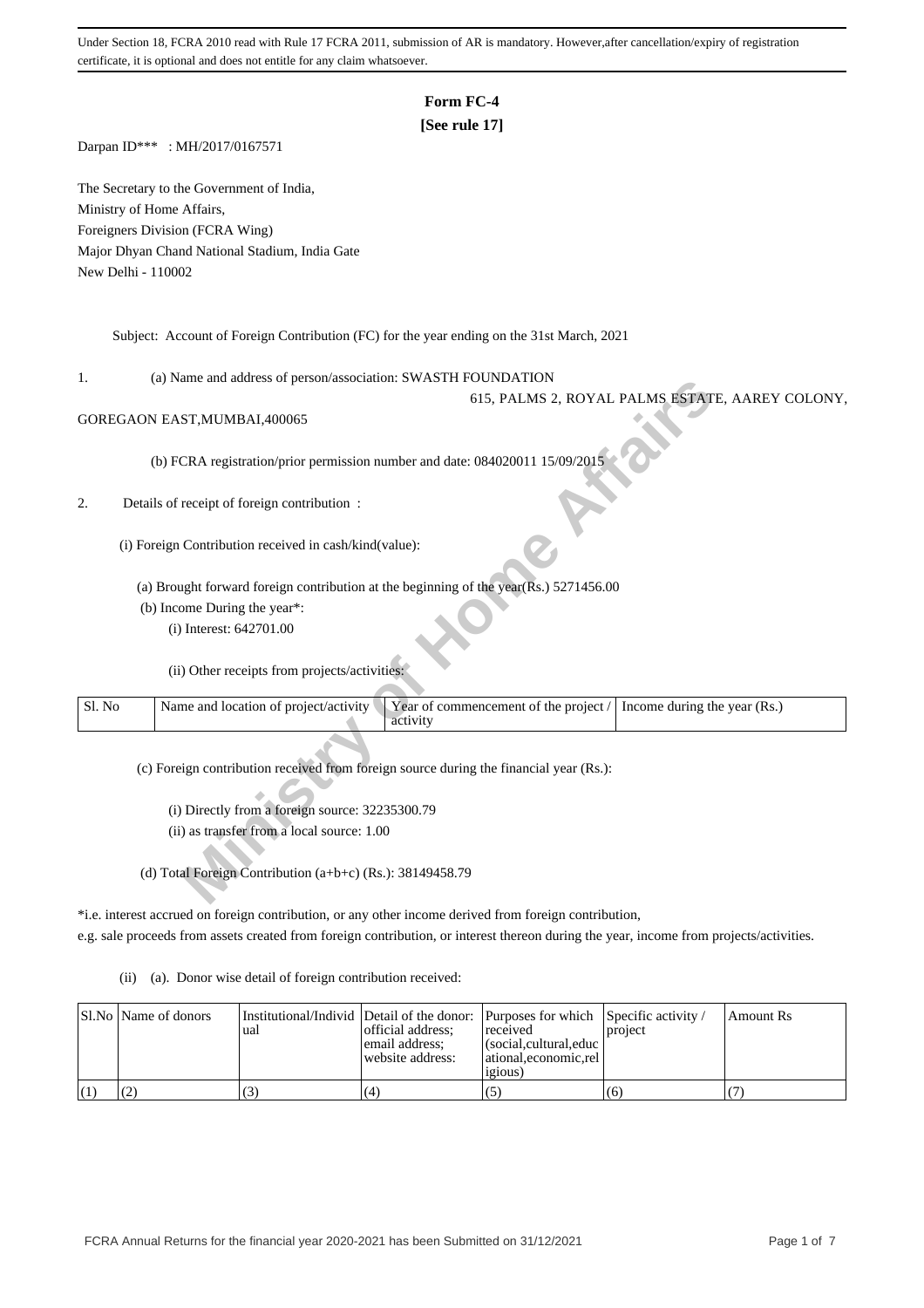|                | Sl.No Name of donors                                        | Institutional/Individ<br>ual | Detail of the donor:<br>official address:<br>email address;<br>website address:                                                                                                                                                                                        | Purposes for which<br>received<br>(social,cultural,educ<br>ational, economic, rel<br>igious) | Specific activity /<br>project                                                                                                                                                                                                                          | Amount Rs  |
|----------------|-------------------------------------------------------------|------------------------------|------------------------------------------------------------------------------------------------------------------------------------------------------------------------------------------------------------------------------------------------------------------------|----------------------------------------------------------------------------------------------|---------------------------------------------------------------------------------------------------------------------------------------------------------------------------------------------------------------------------------------------------------|------------|
| 1              | danamojo                                                    | Institutional                | 2nd floor, above<br>kanti sweets, 16,<br>wilson garden<br>society layout,<br>kothnur dinne main<br>road, j. p. nagar,<br>7th phase,<br>bangalore 560078<br>karnataka, india,<br>India, Email Id:<br>care@danamojo.or<br>g, Website Address<br>https://danamojo.or<br>g | Social                                                                                       | Covid-19 Relief<br>Keeping<br>Mumbaikars<br>nourished, safe and<br>healthy                                                                                                                                                                              | 1.00       |
| $\overline{c}$ | General Atlantic<br>Private Limited                         | Institutional                | Level 19, Birla<br>Aurora, Dr Annie<br>Besant Road,<br>Worli, Mumbai -<br>400 030, United<br>States of America,<br>Email Id:<br>srastogi@generalatl<br>antic.com, Website<br>Address:<br>https://www.genera<br>latlantic.com                                           | Social                                                                                       | Covid-19 Relief<br>Keeping<br>Mumbaikars<br>nourished, safe and<br>healthy                                                                                                                                                                              | 20002.00   |
| 3              | Nomura<br><b>International Hong</b><br>Kong Limited         | Institutional                | $30/F$ , Two<br>International<br>Finance Centre, 8<br><b>Finance Street</b><br>Central, Hong<br>Kong, Hong Kong,<br>Email Id:<br>alice.cho@nomura.<br>com, Website<br>Address :<br>http://www.nomura<br>.com                                                           | Social                                                                                       | Healthcare Services<br>for poor in Mumbai                                                                                                                                                                                                               | 53550.00   |
| $\overline{4}$ | Suraj Sikka                                                 | Individual                   | 53-2460 Prince<br>Michael Dr,<br>Oakville Ontario<br>L6H0G8, Canada,<br>Email Id:<br>neerashyla@hotmai<br>l.com, Website<br>Address:                                                                                                                                   | Social                                                                                       | Healthcare Services<br>for poor in Mumbai                                                                                                                                                                                                               | 70000.00   |
| 5              | The Soondra<br>Foundation                                   | Institutional                | 43 Turnbull Woods<br>Ct Highland Park,<br>IL 60035 USA.<br><b>United States of</b><br>America, Email Id:<br>gmathur@soondra.<br>org, Website<br>Address :<br>https://www.soondr<br>a.org/                                                                              | Social                                                                                       | Covid-19 Relief<br>Keeping<br>Mumbaikars<br>nourished, safe and<br>healthy                                                                                                                                                                              | 439922.38  |
| 6              | Nomura Fixed<br><b>Income Securities</b><br>Private Limited | Institutional                | Ceejay House,<br>Level 11, Plot<br>No.F, Shivsagar<br>Estate, Dr.Annie<br>Besant Road, Worli<br>Mumbai 400018.,<br>Singapore, Email<br>Id:<br>leon.dsouza@nomu<br>ra.com, Website<br>Address :<br>https://www.nomur<br>aholdings.com/                                  | Social                                                                                       | PPE to the front<br>line staff at<br>government<br>hospitals,<br>government<br>dispensaries,<br>government health<br>posts, government<br>sanitation workers<br>and police<br>personnel for the<br>manangement of<br>COVID-19<br>pandemic in<br>Mumbai. | 1014080.00 |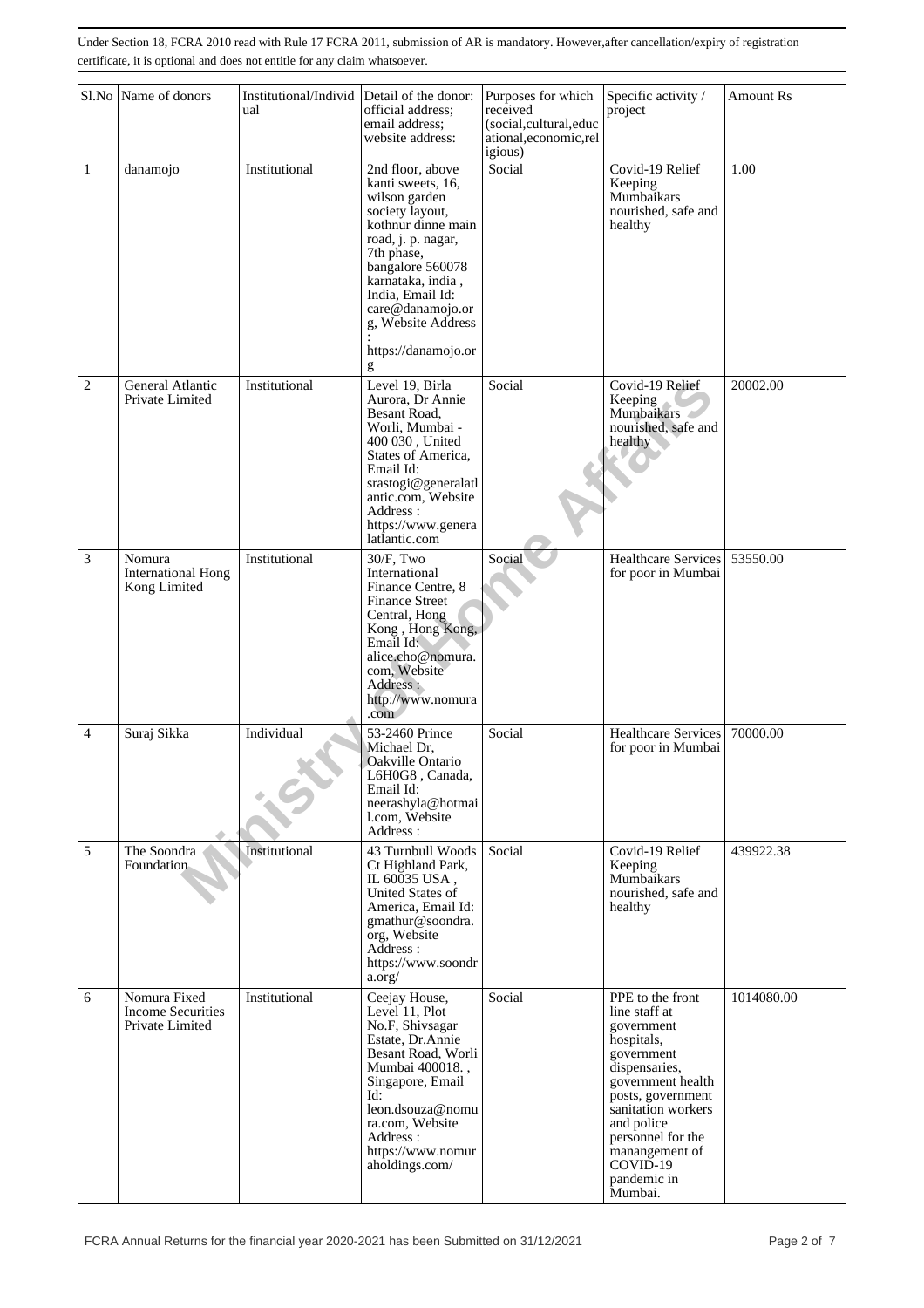|                  | Sl.No Name of donors                        | Institutional/Individ<br>ual | Detail of the donor:<br>official address;<br>email address;<br>website address:                                                                                                                                                 | Purposes for which<br>Specific activity /<br>received<br>project<br>(social,cultural,educ<br>ational, economic, rel<br>igious) |                                                                                                                                                                                                          | <b>Amount Rs</b> |
|------------------|---------------------------------------------|------------------------------|---------------------------------------------------------------------------------------------------------------------------------------------------------------------------------------------------------------------------------|--------------------------------------------------------------------------------------------------------------------------------|----------------------------------------------------------------------------------------------------------------------------------------------------------------------------------------------------------|------------------|
| $\boldsymbol{7}$ | The UK Online<br><b>Giving Foundation</b>   | Institutional                | Unit 9 Cirencester<br>Office Park<br><b>Tetbury Road</b><br>Cirencester<br>Gloucestershire<br>GL7 6JJ U.K.,<br>United Kingdom,<br>Email Id:, Website<br>Address:<br>https://www.ukogf.<br>org                                   | Covid-19 Relief<br>Social<br>Keeping<br>Mumbaikars<br>nourished, safe and<br>healthy                                           |                                                                                                                                                                                                          | 1194608.29       |
| 8                | Give To Asia                                | Institutional                | 340 Pine Street,<br>Suite 501, San<br>Francisco, CA<br>94104, United<br>States of America,<br>Email Id:<br>programs@give2as<br>ia.org, Website<br>Address:<br>http://www.give2as<br>ia.org                                      | Social                                                                                                                         | Covid-19 Relief<br>Keeping<br>Mumbaikars<br>nourished, safe and<br>healthy                                                                                                                               | 1503092.00       |
| 9                | McKinsey and<br>Company Inc                 | Institutional                | 4, Echelon<br>Institutional Area,<br>Sector 32,<br>Gurgaon, 122001,<br>India, United<br>States of America,<br>Email Id:<br>bhashkar_chandola<br>@external.mckinse<br>y.com, Website<br>Address:<br>https://www.mckin<br>sey.com | Social                                                                                                                         | Covid-19 Relief<br>Keeping<br>Mumbaikars<br>nourished, safe and<br>healthy                                                                                                                               | 1560000.00       |
| 10               | <b>GIVE Foundation</b><br>Inc USA           | Institutional                | PO Box 50876<br>Palo Alto, 94303<br>California CA,<br><b>United States of</b><br>America, Email Id:<br>partnership@givein<br>dia.org, Website<br>Address:<br>https://www.givein<br>dia.org/                                     | Social                                                                                                                         | Covid-19 Relief<br>Keeping<br>Mumbaikars<br>nourished, safe and<br>healthy                                                                                                                               | 3163133.12       |
| 11               | <b>GMSP</b> Foundation                      | Institutional                | Regent House,<br>Theobald Street,<br>Borehamwood,<br>Herts, WD6<br>4RS, United<br>Kingdom, United<br>Kingdom, Email<br>Id:<br>sonal@gmspfounda<br>tion.org, Website<br>Address:<br>http://www.gmspfo<br>undation.org/           | Social                                                                                                                         | Covid-19 Relief<br>Keeping<br>Mumbaikars<br>nourished, safe and<br>healthy                                                                                                                               | 3898348.00       |
| 12               | Nomura Services<br>India Private<br>Limited | Institutional                | 10th Floor,<br>Nomura.<br>Hiranandani<br>Business Park,<br>Powai, Mumbai<br>400 076,<br>Singapore, Email<br>Id:<br>leon.dsouza@nomu<br>ra.com, Website<br>Address:<br>http://www.nomura<br>.com/                                | Social                                                                                                                         | Provide free<br>healthcare services<br>and follow-up<br>treatment to school<br>going children<br>belonging to the<br>low income<br>segments in<br>Mumbai and<br>running a wellness<br>program in schools | 5190155.00       |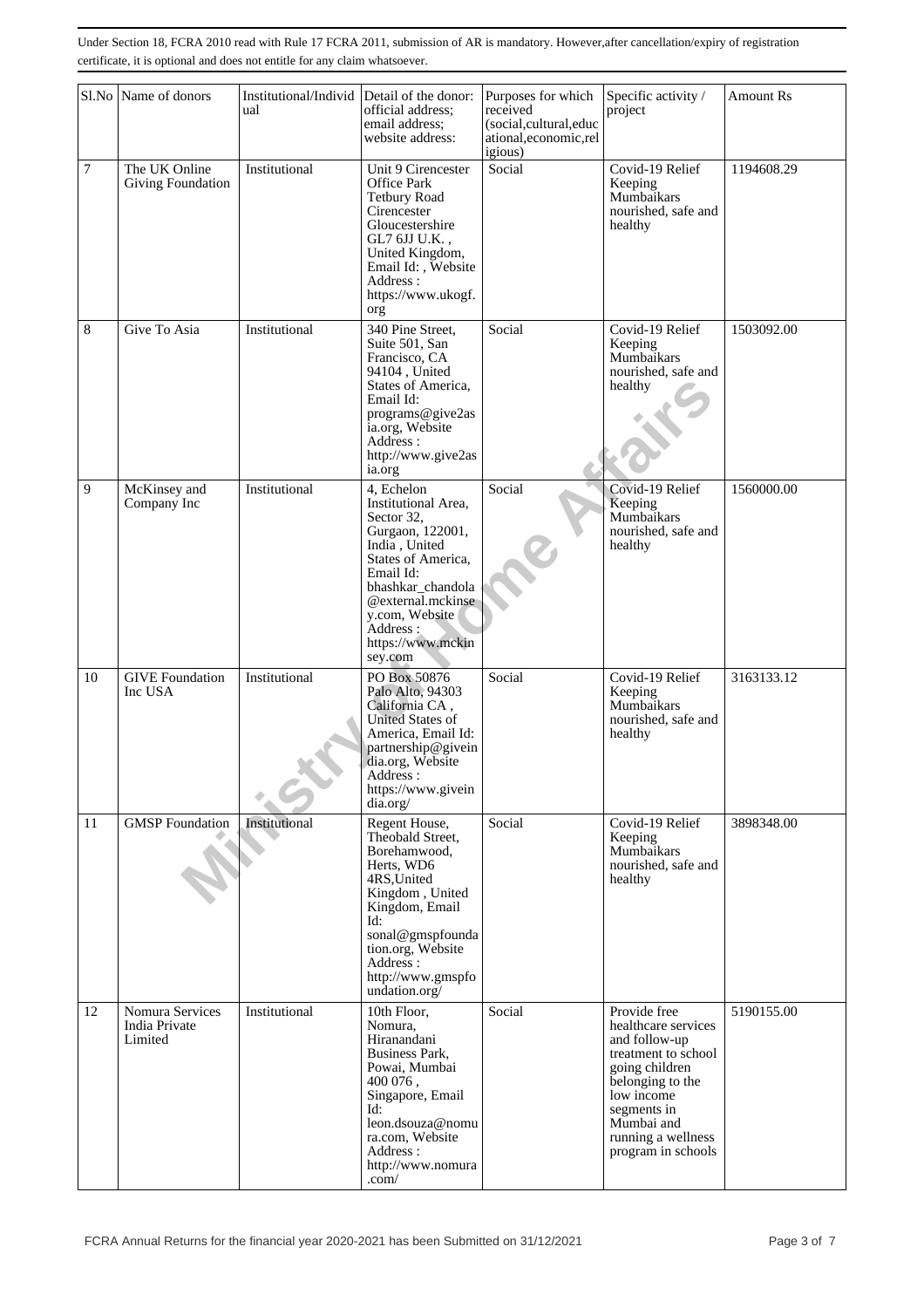|    | Sl.No   Name of donors   | Institutional/Individ Detail of the donor:<br>ual | official address:<br>email address:<br>website address:                                                                                                                                                                          | Purposes for which<br>received<br>(social,cultural,educ<br>ational, economic, rel<br>igious) | Specific activity /<br>project                                               | Amount Rs  |
|----|--------------------------|---------------------------------------------------|----------------------------------------------------------------------------------------------------------------------------------------------------------------------------------------------------------------------------------|----------------------------------------------------------------------------------------------|------------------------------------------------------------------------------|------------|
| 13 | <b>FIL Foundation</b>    | Institutional                                     | Oakhill House, 130<br>Tonbridge Road,<br>Hildenborough,<br>Tonbridge, Kent,<br>TN11 9DZ, United<br>Kingdom, Email<br>Id:<br>Nidhi.Singh2@fide<br>lity.co.in, Website<br>Address:<br>https://filfoundation<br>s.secure.force.com/ | Social                                                                                       | Upgrade<br>infrastructure for<br>Primary Health<br>Centers in Mumbai         | 6295555.00 |
| 14 | Akamai Foundation<br>Inc | Institutional                                     | 145 Broadway<br>Coambridge, MA<br>02142, United<br>States of America,<br>Email Id:<br>skasarag@akamai.c<br>om, Website<br>Address:<br>https://www.akama<br><i>i</i> .com                                                         | Social                                                                                       | Covid-19 Relief -<br>Keeping<br>Mumbaikars<br>nourished, safe and<br>healthy | 7832855.00 |

| Sl.No<br>$    -$ | rosc   | $Q$ un   |
|------------------|--------|----------|
|                  | Social | 233300.7 |

# (a) Details of activities/projects for which foreign contribution has been received and utilised (in rupees)

|                |                                                                                            |                                                                              |                         | States of America,<br>Email Id:<br>skasarag@akamai.c<br>om, Website<br>Address:<br>https://www.akama<br>i.com |                                                                                                                               |                         | healthy                   | nourished, safe and |                 |         |
|----------------|--------------------------------------------------------------------------------------------|------------------------------------------------------------------------------|-------------------------|---------------------------------------------------------------------------------------------------------------|-------------------------------------------------------------------------------------------------------------------------------|-------------------------|---------------------------|---------------------|-----------------|---------|
| received:      |                                                                                            |                                                                              |                         |                                                                                                               | (b) Cumulative purpose-wise (social, cultural, educational, economic, religious) amount of all foreign contribution donations |                         |                           |                     |                 |         |
| Sl.No          | Purpose                                                                                    |                                                                              |                         |                                                                                                               |                                                                                                                               | Amount                  |                           |                     |                 |         |
| $\,1\,$        | Social                                                                                     |                                                                              |                         |                                                                                                               |                                                                                                                               | 32235300.79             |                           |                     |                 |         |
| 3.<br>Sl. No.  | Details of Utilisation of foreign contribution:<br>Name of<br>project/acti ocation<br>vity | Address/L                                                                    | <b>Previous Balance</b> |                                                                                                               | (a) Details of activities/projects for which foreign contribution has been received and utilised (in rupees)                  | Receipt during the year | Utilised                  |                     | Balance         |         |
|                |                                                                                            |                                                                              | In cash                 | In Kind                                                                                                       | In cash                                                                                                                       | In Kind                 | In cash                   | In Kind             | In cash         | In Kind |
| (1)            | (2)                                                                                        | (3)                                                                          | (4)                     | (5)                                                                                                           | (6)                                                                                                                           | (7)                     | (8)                       | (9)                 | (10)            | (11)    |
| 1              | Pfizer<br>Malnutriti<br>on                                                                 | Mumbai<br>Bombay<br>Sub Urban<br>Maharasht<br>ra400065                       | 7092412.0<br>0          | 0.00                                                                                                          | 1503092.0<br>0                                                                                                                | 0.00                    | 8595504.0<br>$\mathbf{0}$ | 0.00                | 0.00            | 0.00    |
| $\overline{c}$ | Nomura-<br>Child<br>Health<br>Program                                                      | Parksite,<br>Vikhroli<br>(W)<br>Bombay<br>Sub Urban<br>Maharasht<br>ra400079 | 0.00                    | 0.00                                                                                                          | 5190155.0<br>$\theta$                                                                                                         | 0.00                    | 2625550.0<br>$\mathbf{0}$ | 0.00                | 2564605.0<br>0  | 0.00    |
| 3              | Provide<br>Primary-<br>Preventive<br>health<br>services to<br>urban<br>poor                | Mumbai<br>Bombay<br>Sub Urban<br>Maharasht<br>ra400065                       | 8049850.0<br>$\Omega$   | 0.00                                                                                                          | 6295555.0<br>0                                                                                                                | 0.00                    | 7374004.0<br>$\theta$     | 0.00                | 6971401.0<br>0  | 0.00    |
| 4              | Covid<br>Relief                                                                            | Mumbai<br>Bombay<br>Sub Urban<br>Maharasht<br>ra400065                       | 0.00                    | 0.00                                                                                                          | 7832855.0<br>$\Omega$                                                                                                         | 0.00                    | 2191003.0<br>$\theta$     | 0.00                | 5641852.0<br>0  | 0.00    |
| Total          |                                                                                            |                                                                              | 15142262.<br>$00\,$     | 0.00                                                                                                          | 20821657.<br>$00\,$                                                                                                           | 0.00                    | 20786061.<br>$00\,$       | $0.00\,$            | 15177858.<br>00 | 0.00    |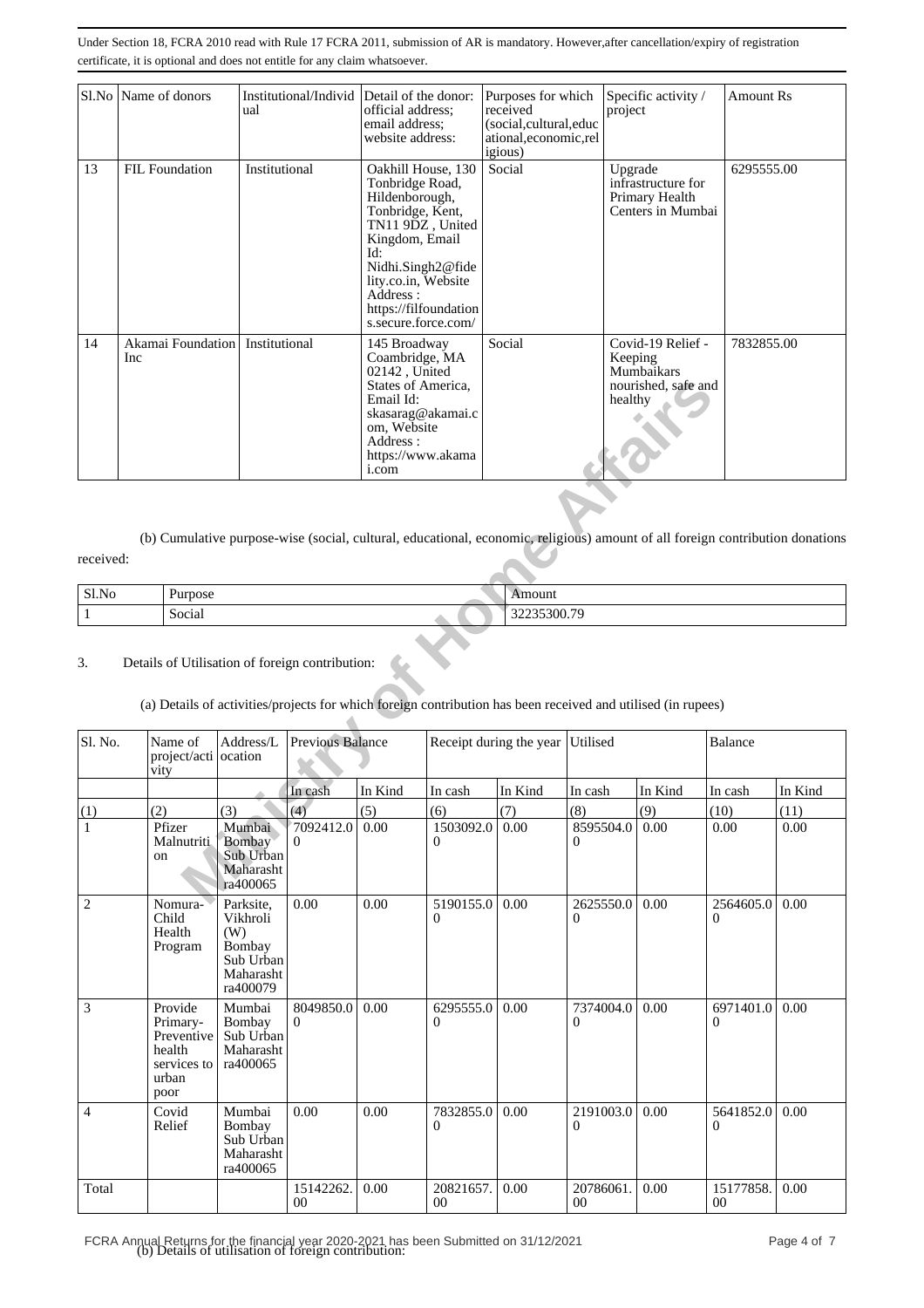- (i) Utilisation\*\* for projects as per aims and objectives of the person/association(Rs.): 21270483.00
- (ii) Total administrative expenses as provided in rule 5 of the Foreign Contribution (Regulation) Rules, 2011 (Rs.)

:2425719.00

(iii) Total utilisation of foreign contribution  $(Rs.)$  (i+ii):23696202.00

\*\* It is affirmed that the utilisation of foreign contribution is not in contravention of the provisions contained in the Foreign Contribution(Regulation) Act, 2010 (42 of 2010) and more particularly in section 9 and section 12 of the Act which, inter-alia, states that the acceptance of foreign contribution is not likely to affect prejudicially:

- (A) the soverignty and integrity of india; or.
- (B) the security, strategic, scientific or economic interest of the state; or
- (C) the public interest; or
- (D) freedom or fairness of election to any Legistature; or
- (E) friendly relations with any foreign state; or
- (F) harmony between religious, racial, social, lingusitic or relgional groups, castes or communities.

|         | (D) freedom or fairness of election to any Legistature; or                                                                                                                            |                         |               |                                           |                                  |
|---------|---------------------------------------------------------------------------------------------------------------------------------------------------------------------------------------|-------------------------|---------------|-------------------------------------------|----------------------------------|
|         | (E) friendly relations with any foreign state; or                                                                                                                                     |                         |               |                                           |                                  |
|         | (F) harmony between religious, racial, social, lingusitic or relgional groups, castes or communities.                                                                                 |                         |               |                                           |                                  |
|         |                                                                                                                                                                                       |                         |               |                                           |                                  |
|         | (c) Total purchase of fresh assets (Rs.)                                                                                                                                              |                         |               |                                           |                                  |
| Sl. No. | Name of project/activity                                                                                                                                                              | Details of fresh assets |               | Objective of<br>acquiring fresh<br>assets | Cost of fresh assets<br>(In Rs.) |
| Sl. No. | (d) Foreign contribution transferred to other person/associations before 29.09.2020 (The Foreign Contribution (Regulation)<br>Amendment Act, 2020):<br>Name of the person/association | Date                    |               | Purpose                                   | Amount                           |
| (1)     | (2)                                                                                                                                                                                   | (3)                     |               | (4)                                       | (5)                              |
| 4.      | (e) Total utilisation in the year $(Rs.)(b+c+d)$ 23696202.00<br>Details of unutilised foreign contribution:<br>(i) Total foreign contribution invested in term Deposits (Rs.):        |                         |               |                                           |                                  |
| Sr. No. | Details                                                                                                                                                                               |                         | Total(in Rs.) |                                           |                                  |
|         |                                                                                                                                                                                       |                         |               |                                           |                                  |

| Sl. No.         | person/association<br>Name<br>tne<br>. OT | Date   | urpose | $max_{1111}$ |
|-----------------|-------------------------------------------|--------|--------|--------------|
| $\sim$ 1<br>(1. | $\sim$                                    | $\sim$ |        | ີ            |

- 4. Details of unutilised foreign contribution:
	- (i) Total foreign contribution invested in term Deposits (Rs.):

| Sr. No. | Details                          | Total( in Rs.) |
|---------|----------------------------------|----------------|
| (i)     | Opening Balance of FD            | 1035217.00     |
| (ii)    | FD made during the year          | 6250000.00     |
| (iii)   | Less: realisation of previous FD | 6593757.00     |
|         | Closing balance of FD            | 691460.00      |

(ii) Balance of unutilised foreign contribution, in cash/bank, at the end of the year(Rs):

- (a) Cash in hand: 0.00
- (b) in FC designated bank account: 5111549.00
- (c) in utilisation bank account(s): 18846956.00
- 5. Details of foreigners as Key functionary/working/associated: 0
- 6. Details of land and building remained unutilised for more than two year:

| Sl.<br>.<br>NΟ | <br>-lanc<br>. building<br>and<br>ocation | equisition<br>ear<br>∩1 | 'tıon<br>A11151)<br>A2O<br>ור | satior<br>ת∩∶<br>reas. |
|----------------|-------------------------------------------|-------------------------|-------------------------------|------------------------|
| $\mathbf{L}$   | $\overline{\phantom{a}}$<br>$\sim$        |                         |                               |                        |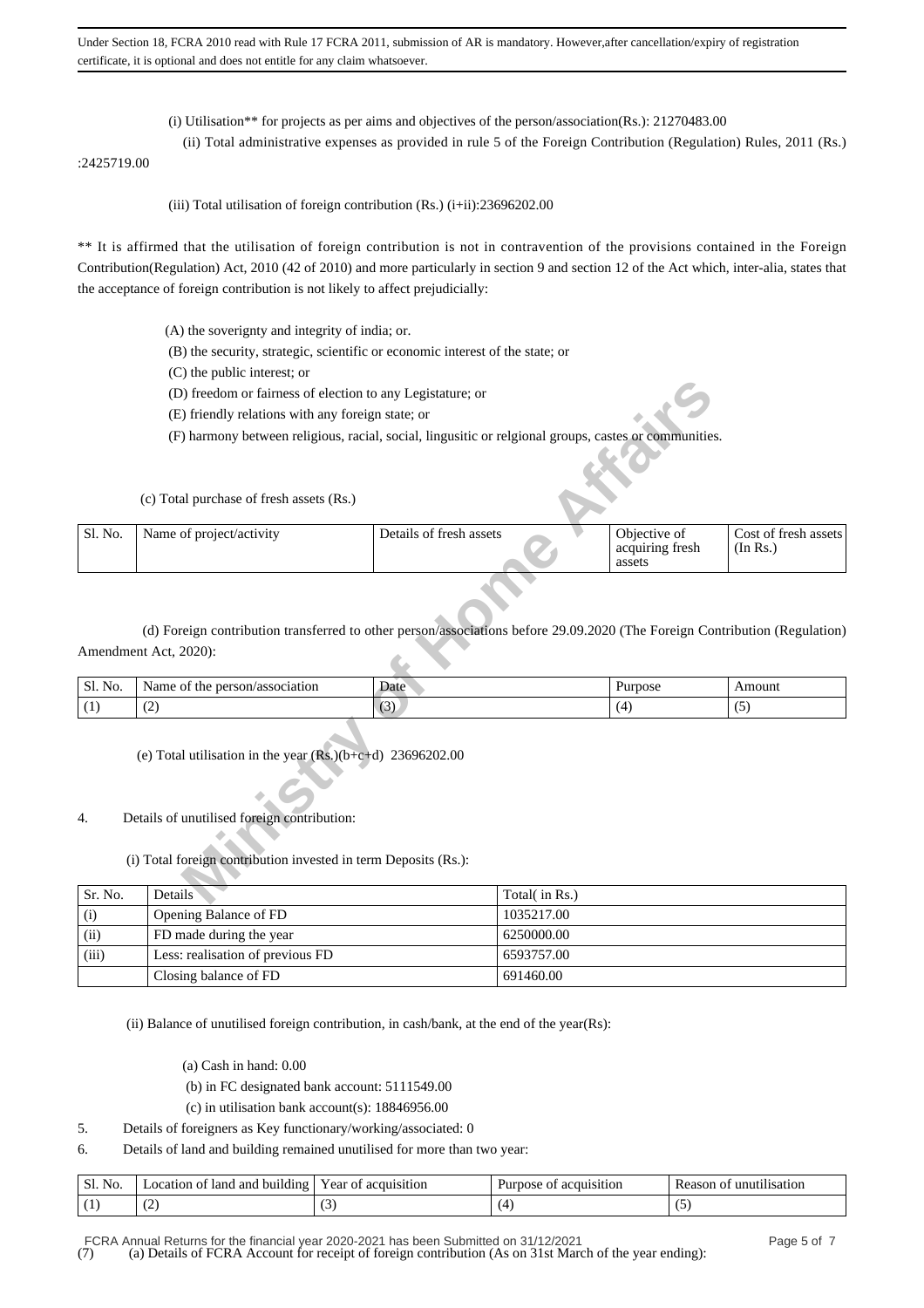| Name of the<br>Bank           | <b>Branch Address</b><br>With pincode)  | Phone No.                         | e-mail | <b>IFSC</b> Code   | Account number           | Date of Opening<br>Account |
|-------------------------------|-----------------------------------------|-----------------------------------|--------|--------------------|--------------------------|----------------------------|
|                               | ,2)                                     | (3).                              | (4)    | ( C                | (6)                      |                            |
| <b>STATE BANK</b><br>OF INDIA | 11 Sansad Marg,<br>New Delhi 110<br>001 | $011-23374050-71$ sbi.00691@sbi.c | 0.1n   | <b>SBIN0000691</b> | XXXXXXX5445   10/12/2020 |                            |

(b) Details of another FCRA Account(if any,) for keeping or utilising (As on 31st March of the year ending)

(c) Details of all utilisation bank accounts (if any) for utilisation of Foregin Contribution (As on 31st March of the year ending):

|                                               |                                                                                                                                                  |                                                                              |                             |                  | (C) Details of an utilisation bank accounts (if any) for utilisation of Foregin Contribution (As on Fix March of the year ending). |                            |  |
|-----------------------------------------------|--------------------------------------------------------------------------------------------------------------------------------------------------|------------------------------------------------------------------------------|-----------------------------|------------------|------------------------------------------------------------------------------------------------------------------------------------|----------------------------|--|
| Name of the<br>Bank                           | <b>Branch Address</b><br>With pincode)                                                                                                           | Phone No.                                                                    | E-mail                      | <b>IFSC</b> Code | Account No                                                                                                                         | Date of Opening<br>Account |  |
| (1)                                           | (2)                                                                                                                                              | (3).                                                                         | (4)                         | (5)              | (6)                                                                                                                                | (7)                        |  |
| <b>STATE BANK</b><br>OF INDIA                 | B-2, Shagun<br>Mall, Film City<br>Road, Next to<br>Dindoshi Bus<br>Depot, Malad<br>East, Mumbai<br>400 097,<br>Mumbai,<br>Maharashtra,<br>Mumbai | 22-28420660                                                                  | $\sin 06055$ @sbi.c<br>o.in | SBIN0006055      | XXXXXXX1215                                                                                                                        | 15/02/2016                 |  |
| <b>STATE BANK</b><br>OF INDIA                 | B-2, Shagun<br>Mall, Film City<br>Road, Next to<br>Dindoshi Bus<br>Depot, Malad<br>East, Mumbai<br>400 097,<br>Mumbai,<br>Maharashtra,<br>Mumbai | 22-28420660                                                                  | sbi.06055@sbi.c<br>o.in     | SBIN0006055      | XXXXXXX1215                                                                                                                        | 15/02/2016                 |  |
| 8<br>*Whether during the period under report: |                                                                                                                                                  |                                                                              |                             |                  |                                                                                                                                    |                            |  |
| (i)                                           |                                                                                                                                                  | any foreign contribution was transferred to any FCRA registered association? |                             |                  | N <sub>o</sub>                                                                                                                     |                            |  |
| (ii)                                          | any foreign contribution was transferred to any Non FCRA registered<br>N <sub>0</sub><br>association?                                            |                                                                              |                             |                  |                                                                                                                                    |                            |  |

| any foreign contribution was transferred to any FCRA registered association?                                                                                      | N <sub>0</sub>                                                                                                                                                        |                                                                                        |
|-------------------------------------------------------------------------------------------------------------------------------------------------------------------|-----------------------------------------------------------------------------------------------------------------------------------------------------------------------|----------------------------------------------------------------------------------------|
| any foreign contribution was transferred to any Non FCRA registered<br>association?                                                                               | N <sub>0</sub>                                                                                                                                                        |                                                                                        |
| any functionary of the Association has been prosecuted or convicted under the<br>law of the land?                                                                 | N <sub>o</sub>                                                                                                                                                        |                                                                                        |
| name of Association?                                                                                                                                              |                                                                                                                                                                       |                                                                                        |
| any domestic contribution has been created in any FCRA Account?                                                                                                   | Yes                                                                                                                                                                   |                                                                                        |
| Details: Rupee One (Rs 1) transferred by an online platform (Danamojo) as a test                                                                                  |                                                                                                                                                                       |                                                                                        |
| transcaction                                                                                                                                                      |                                                                                                                                                                       |                                                                                        |
| the Association has received any foreign Contribution in an account other than<br>the designated FCRA receipt Account?                                            | N <sub>0</sub>                                                                                                                                                        |                                                                                        |
| the Association has utilised foreign contribution for any purpose other than the<br>defined purposes in the FCRA certificate of registration or prior permission? | N <sub>0</sub>                                                                                                                                                        |                                                                                        |
| the Association has invested any foreign contribution in any speculative activity<br>as defined in rule 4 of the Foreign Contribution (Regulation) Rules, 2011?   | N <sub>o</sub>                                                                                                                                                        |                                                                                        |
| the Association or any of its functionary/office bearer has violated any of the<br>conditions as enumerated under sub-section (4) of section 12 of the Act?       | No                                                                                                                                                                    |                                                                                        |
| the Association has made expenditure on Administrative expenses exceeding 20<br>per cent of the foreign contribution received?                                    | N <sub>o</sub>                                                                                                                                                        |                                                                                        |
|                                                                                                                                                                   | No                                                                                                                                                                    | Page 6 of                                                                              |
|                                                                                                                                                                   | (xi) any fixed asset acquired out of foreign contribution has been sold out?<br>FCRA Annual Returns for the financial year 2020-2021 has been Submitted on 31/12/2021 | any asset created out of foreign contribution is registered in names other than the No |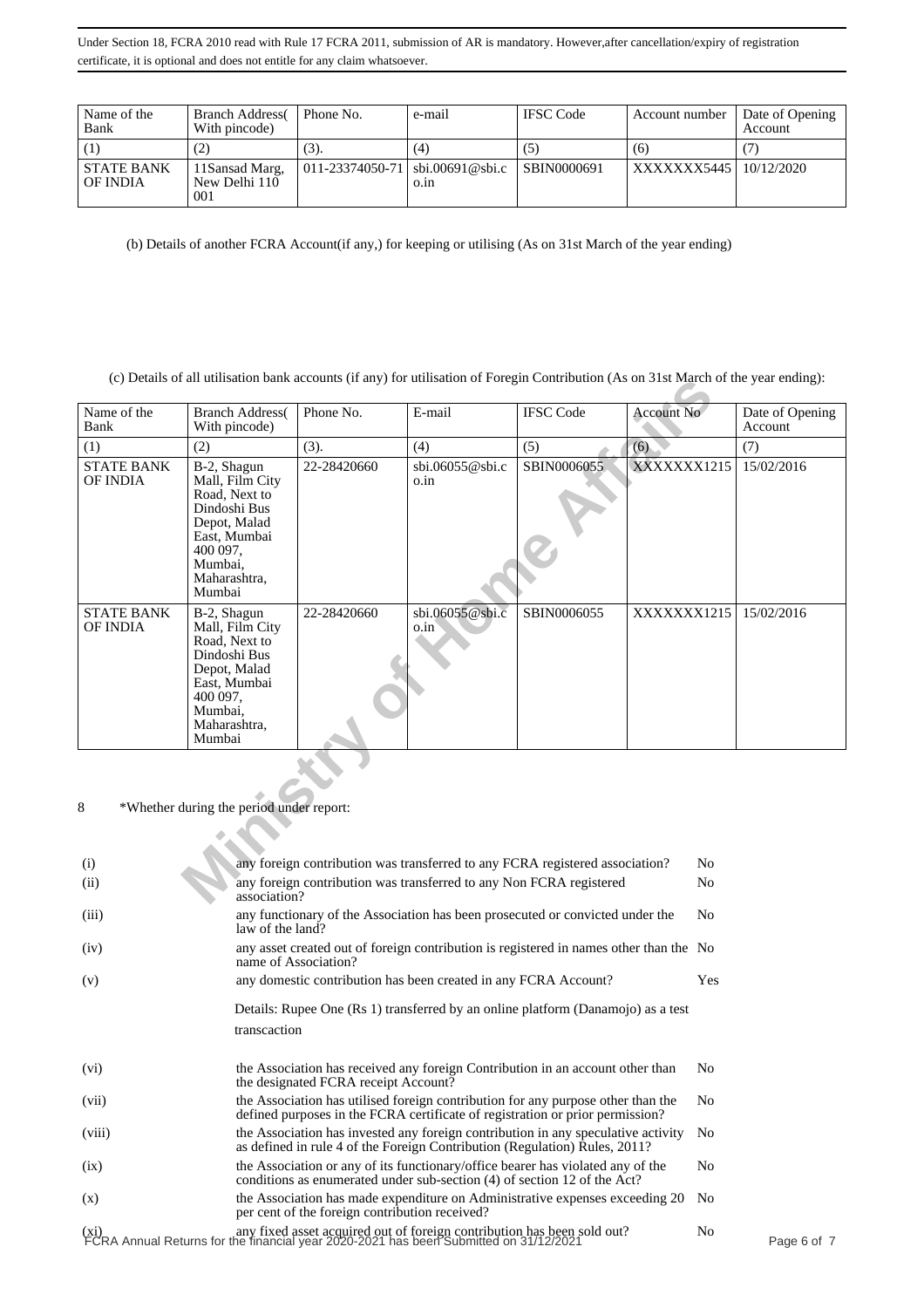| (xii)              | sale proceed of above fixed asset has been diverted / has not been deposited in<br><b>FCRA</b> Account?                | No             |
|--------------------|------------------------------------------------------------------------------------------------------------------------|----------------|
| (xiii)             | any FD proceeds has been credited in any account other than FCRA Account?                                              | N <sub>0</sub> |
| (xiv)              | any organization/entity not belonging to the Association is being<br>managed/financially supported by the Association? | No             |
| $\left( xy\right)$ | the Association has utilised any foreign contribution outside India?                                                   | N <sub>0</sub> |

\*Note: Wherever the answer of above question is in 'yes', brief details must be provided.

### **Declaration**

I/We Sundeep Kapila hereby declare that the above particulars furnished by me are true and correct

**Ministry of Home** 

I also affirm that the receipt of foreign contribution and its utilisation have not been violative of any of the provisions of the Foreign Contribution (Regulation) Act, 2010 (42 of 2010), and the rules, notifications or orders issued thereunder from time to time and the foreign contribution was utilised for the purpose(s) for which the person/association was granted registration/prior permission by the Central Government.

SUNDEEP KAPILA [Name of the Chief Functionary (Chief Functionary)



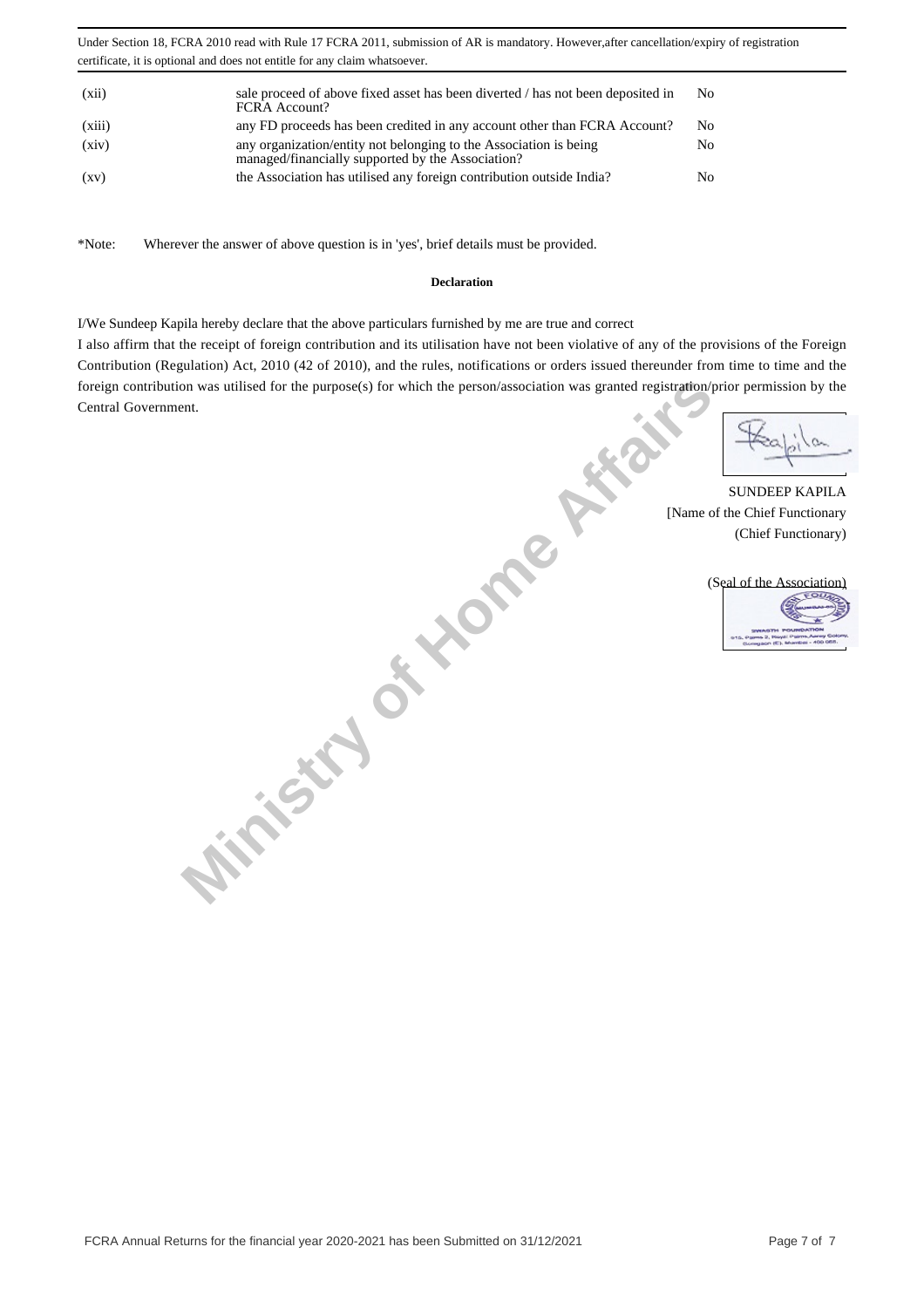#### **SWASTH FOUNDATION FCRA Balance Sheet as on 31.03.2021 (FCRA Registration No. 084020011 dt. 15.09.2015)**

| <b>LIABILITIES</b>                           | <b>AMOUNT</b> | <b>AMOUNT</b>     | <b>ASSETS</b>                        | <b>AMOUNT</b> | <b>AMOUNT</b> |
|----------------------------------------------|---------------|-------------------|--------------------------------------|---------------|---------------|
|                                              |               |                   | <b>Fixed Assets</b>                  |               |               |
| Other Earmarked Funds                        |               |                   | Furniture & Fixture                  |               |               |
| Grant from Give2Asia                         |               |                   | Less: Depreciation                   |               | $\sim$        |
| Akamai Foundation                            | 56,41,852     |                   |                                      |               |               |
| Fil Foundation                               | 50,47,404     |                   |                                      |               |               |
| Nomura                                       | 25,64,605     | 1,32,53,861       |                                      |               |               |
|                                              |               |                   | Medical Equipment                    |               |               |
|                                              |               |                   | Less: Depreciation                   |               |               |
| Current Liabilities:                         |               |                   |                                      |               |               |
| Salaries & Contract Fees Payable             | 19,27,186     |                   | IT Equipment                         |               |               |
| Provident Fund payable                       | 2,51,590      |                   | Less: Depreciation                   |               | $\sim$        |
| <b>TDS Payable</b>                           | 6,86,991      |                   | Advances                             |               |               |
| Suppliers or Distributors Payable            | 9,24,486      |                   | <b>Advance for Expenses</b>          | 2,000         |               |
| Professional Tax Payable                     | 1,900         |                   | Deposit for Clinic receivable        | 6,56,473      | 6,58,473      |
| <b>Expenses Payable</b>                      | 1,11,313      | 39,03,466         |                                      |               |               |
|                                              |               |                   | TDS receivable                       |               | 1,35,411      |
| Income & Expenditure Account                 |               |                   | Investment in Fixed Deposit with SBI |               | 6,91,460      |
| Opening Balance                              | 52,71,456     |                   | <b>Bank Interest Receivable</b>      |               | 12,038        |
| Add :- Suprlus from Income & Expenditure A/c | 30,27,104     | 82,98,560 Bank    |                                      |               |               |
|                                              |               |                   | SBI - Receipt Account (Delhi)        | 51,11,549     |               |
|                                              |               |                   | <b>SBI</b> - Utilisation Account     | 1,88,46,227   |               |
|                                              |               |                   | <b>SBI</b> - Utilisation Account     | 729           | 2,39,58,505   |
| Total                                        |               | 2,54,55,887 Total |                                      |               | 2,54,55,887   |

As per our report of even date For Pritesh Mehta & Co. Chartered Accountants Firm Registration No. 115857W **For Swasth Foundation** For Swasth Foundation For Swasth Foundation For Swasth Foundation

Digitally signed by<br>Pritesh Ashwin Mehta<br>DN: cn=Pritesh Ashwin<br>Mehta c=IN o=Personal<br>Reason: I am the<br>author of this document<br>Location:<br>Location:<br>15:29+05:30

Pritesh Ashwin Mehta

(Pritesh Mehta) Membership No. 49593 Trustee Trustee

MUMBAI DATED: 2nd December 2021 UDIN: 21049593AAABPN1596

#### Sundeep Digitally signed by Kapila Sundeep Kapila Date: 2021.12.31 14:43:50 +05'30'

Proprietor Garima Kapila Sundeep Kapila

**GARIMA** KAPILA

Digitally signed by GARIMA KAPILA Date: 2021.12.31 14:44:08 +05'30'

 $(A_m, \ldots, A_n)$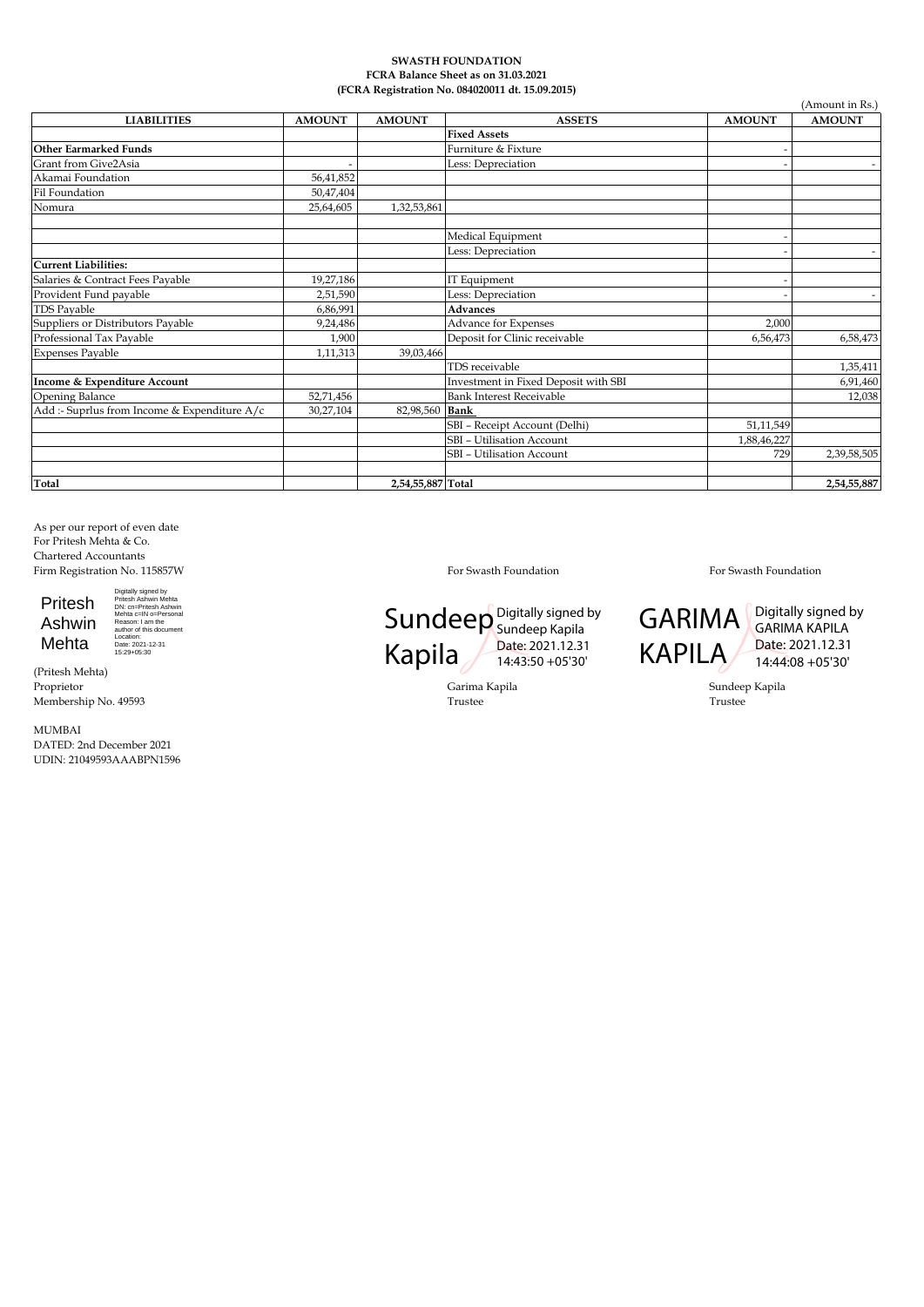#### **SWASTH FOUNDATION FCRA Income & Expenditure Account for the year ended 31.03.2021 (FCRA Registration No. 084020011 dt. 15.09.2015)**

|                                          |               |                   |                                   |               | (Amount in Rs.) |  |
|------------------------------------------|---------------|-------------------|-----------------------------------|---------------|-----------------|--|
| <b>EXPENDITURE</b>                       | <b>AMOUNT</b> | <b>AMOUNT</b>     | <b>INCOME</b>                     | <b>AMOUNT</b> | <b>AMOUNT</b>   |  |
|                                          |               |                   |                                   |               |                 |  |
| <b>Administrative Expenses</b>           |               |                   | <b>By Donation</b>                |               | 2,60,80,605     |  |
| To Salaries Office Staff                 | 9,96,219      |                   | By Income from other sources      |               |                 |  |
| To Office Expenses                       | 9,28,429      |                   | <b>Bank Interest</b>              | 6,19,273      |                 |  |
| To Staff Engagement and Welfare          | 2,60,001      |                   | Bank Interest Interest Receivable | 23,428        | 6,42,701        |  |
| To Office Rent & Maintenance             | 2,14,758      |                   |                                   |               |                 |  |
| To Travel Expenses Office                | 14,512        |                   |                                   |               |                 |  |
| To Professional Fees                     | 11,800        | 24, 25, 719       |                                   |               |                 |  |
| <b>Program Expenses</b>                  |               |                   |                                   |               |                 |  |
| To Salaries Field Staff                  | 91,39,095     |                   |                                   |               |                 |  |
| To Rent                                  | 24,13,630     |                   |                                   |               |                 |  |
| To PPE Kit for Covid Relief              | 23,98,117     |                   |                                   |               |                 |  |
| To Field Professional Fees               | 21,82,800     |                   |                                   |               |                 |  |
| To Field Facilities Expenses             | 17,68,955     |                   |                                   |               |                 |  |
| To Field Staff Travel and Meeting Food   | 12,00,865     |                   |                                   |               |                 |  |
| To Food for Covid Relief                 | 6,64,880      |                   |                                   |               |                 |  |
| To Lab Services                          | 5,83,402      |                   |                                   |               |                 |  |
| To Printing and Stationery               | 3,45,248      |                   |                                   |               |                 |  |
| To Medical Supplies & Instruments        | 3,00,022      |                   |                                   |               |                 |  |
| To Field Marking Expenses                | 1,35,701      |                   |                                   |               |                 |  |
| To Field Staff Expenses                  | 87,768        |                   |                                   |               |                 |  |
| To Research-Integrated Care Expenses     | 50,000        | 2,12,70,483       |                                   |               |                 |  |
| To Surplus carried over to Balance Sheet |               | 30,27,104         |                                   |               |                 |  |
| <b>TOTAL</b>                             |               | 2,67,23,306 TOTAL |                                   |               | 2,67,23,306     |  |

As per our report of even date For Pritesh Mehta & Co.<br>Chartered Accountants Firm Registration No. 115857W

Pritesh Ashwin Mehta

Digitally signed by<br>Pritesh Ashwin Mehta<br>DN: cn=Pritesh Ashwin<br>Mehta c=IN o=Personal<br>Reason: I am the author<br>of this document<br>Location:<br>Date: 2021-12-31<br>15:30+05:30

(Pritesh Mehta) Garima Kapila Sundeep Kapila Proprietor Trustee Trustee Membership No. 49593

MUMBAI DATED: 2nd December 2021 UDIN: 21049593AAABPN1596

Sundee<sup>1</sup> p Kapila Date: 2021.12.31 Digitally signed by Sundeep Kapila 14:44:35 +05'30'

For Swasth Foundation For Swasth Foundation